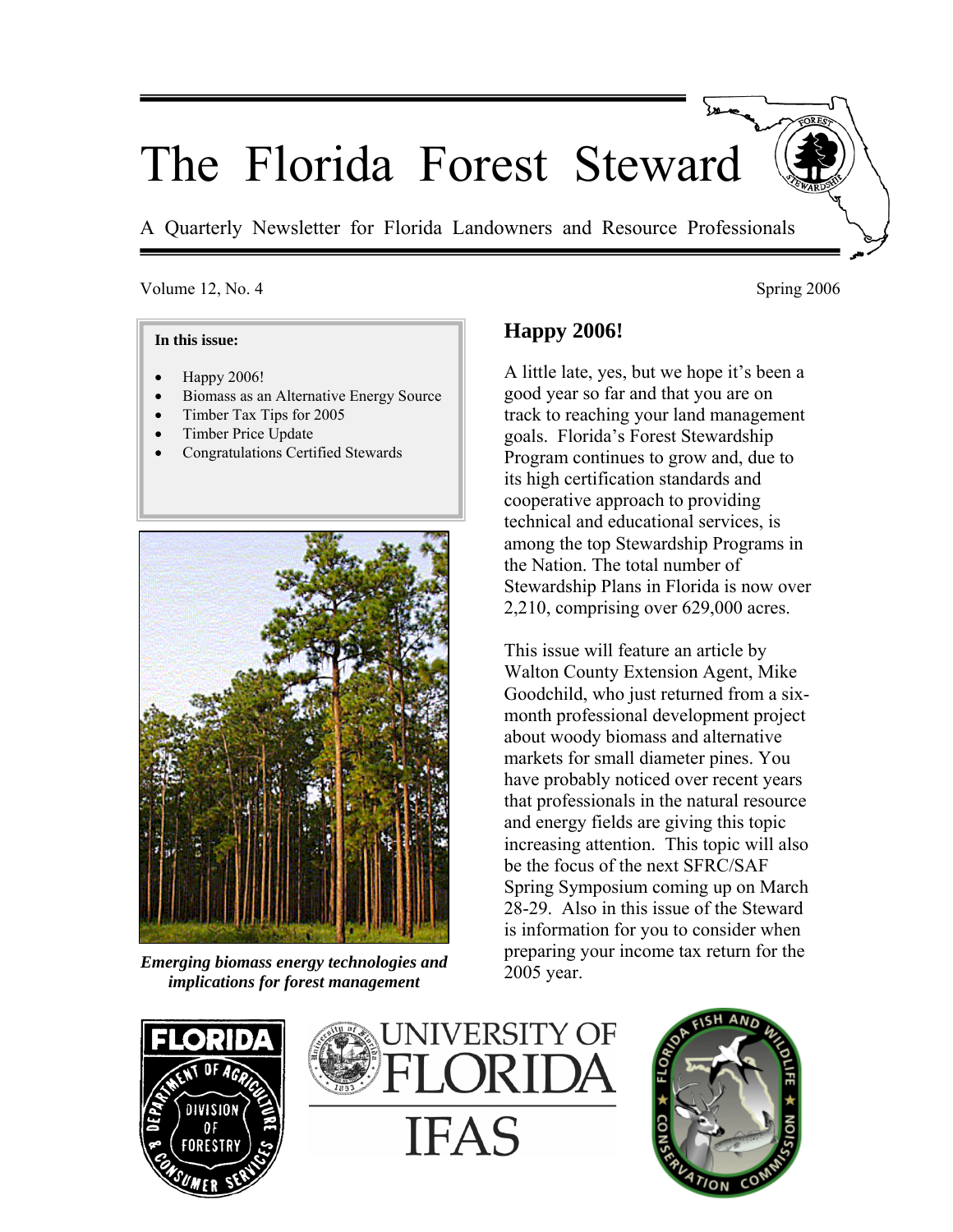## **Biomass as an Alternative Energy Source**

By Mike Goodchild, UF-IFAS Walton County Extension Agent (all photos by Mike as well)

Woody biomass is an abundant

renewable energy source readily available here in Florida and southern Georgia and Alabama.

What is biomass? Biomass is any type of vegetative material derived from trees,

**Wood gasification unit in Mississippi** 

shrubs, grasses or other forms of plants. Biomass can be cultivated in pine plantations or grown naturally. Byproducts of wood, such as construction debris or waste material left over from wood manufacturing, are also forms of biomass. The energy stored in biomass is released when the material is burned. A common form of biomass used for

the annual biomass produced worldwide is utilized for that purpose. Most of this utilization is occurring in Scandinavian countries to produce electricity and underdeveloped countries for heating and cooking.

Recently while deer hunting, I had to build a fire and hang a pot of stew from a tree limb in order to have a hot meal. My Coleman stove refused to work after 20 years of inactivity. Woody biomass provided me with heat, hot food, and the framework for hanging my pot. I also enjoyed hot coffee filtered through toilet paper on a cool, starry night. Now that's living it up!

a boiler system. Hot water is produced,

absorption chiller, with the end product being air conditioning. Despite the

enormous energy-producing potential for biomass, it is estimated that only 7% of

which is then cooled through an

New and old technologies are now being used to produce electricity, liquid fuels, gases, and chemicals from wood biomass. Wood gasification is the new technology being studied at several

centuries is firewood.



**Unit for heating and cooling residential homes**

With the steady rise in fuel prices, woody biomass is an energy source we should utilize to the fullest. Most wood biomass fuel has been used in recent years in the pulp and paper and other wood product

Universities across the country. Believe it or not, waste heat from burning wood can be used to cool water to air condition homes and commercial buildings. Wood chips for commercial buildings or wood pellets for residential homes are fed into

manufacturing industry through the burning of wood residues (bark, sawdust, chips, lignin). Due to high transportation costs, biomass energy facilities can only purchase raw materials within a 50-mile radius to be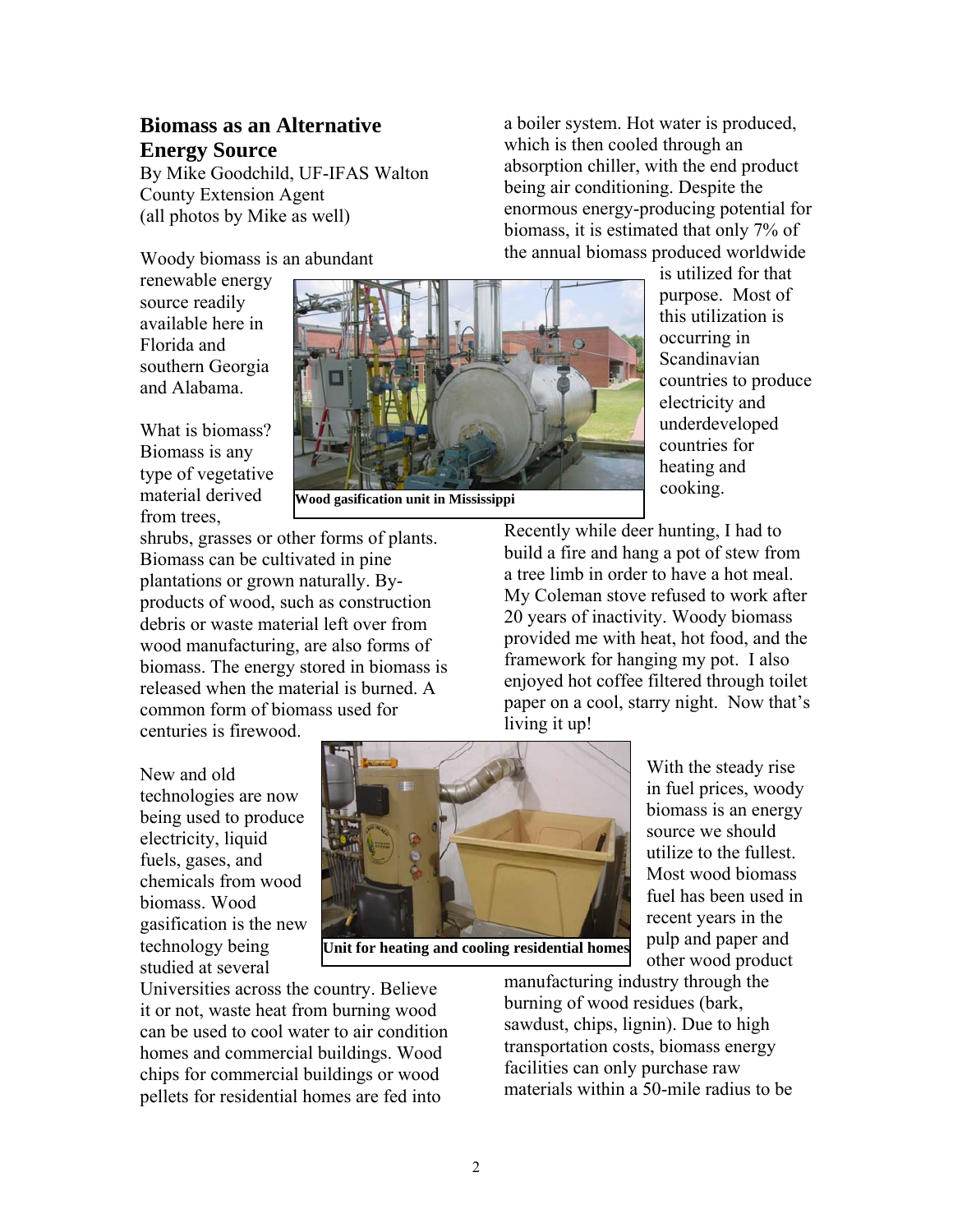

cost effective in most situations. Wood biomass is an excellent energy source, especially if it is from residue left from logging operations. Removal of logging residue reduces site prep cost for replanting. **Wood peletizing mill in Arkansas** 

President Bush mentioned using woody biomass in his State of the Union Address and recent articles in local newspapers have commented on how much of this resource is available across the region. It will take some time for this relatively new technology to take hold, but increasing energy costs are sure to make it a prudent next step. As active forest landowners and managers we have an opportunity to act locally to better use our resources to reduce fossil fuel use, foreign oil dependency, and improve forest health through removal of stormdamaged trees, diseased trees, and smalldiameter pines. Utilizing wood biomass could improve timber markets and benefit wildlife by way of more economical thinning treatments. If you are interested in participating in or promoting a wood biomass project, please feel free to send me an email.

Mike Goodchild, Walton County Extension Agent E-mail:  $migo@ifas.ufl.edu$ 

# **Timber Tax Tips for 2005**

Each year Larry Bishop and John Greene, USDA Forest Service Taxation Specialist and Research Forester, respectively, provide us with an updated summary of tax tips for forest landowners. The Bishop and Greene summary is intended to inform you of some of the things to keep in mind when preparing your Federal income tax return for the 2005 tax year, particularly if you incurred any costs, revenues or costshare payments associated with timberland management.

Before continuing with the summary we'd like to recognize the retirement of Larry Bishop and his many contributions to the Southern Extension Forest Resource Specialists and forestland owners across the South. If you have had the privilege to work with Larry or attend one of his workshops you would probably agree that his knowledge of the IRS tax code, as it relates to timber growers, is unsurpassed. His shoes will be difficult to fill.

This summary is not exhaustive and we strongly recommend consulting other sources for a more comprehensive treatment of topics that may be particularly important to you. This information is current as of December 1, 2005, and supersedes USDA Forest Service Management Bulletin R8-MB 121. Some useful on-line resources are provided at the end.

#### **Your Basis and Tax Records**

Part of the price you receive from a timber sale is taxable income and part is your investment, or basis, in the timber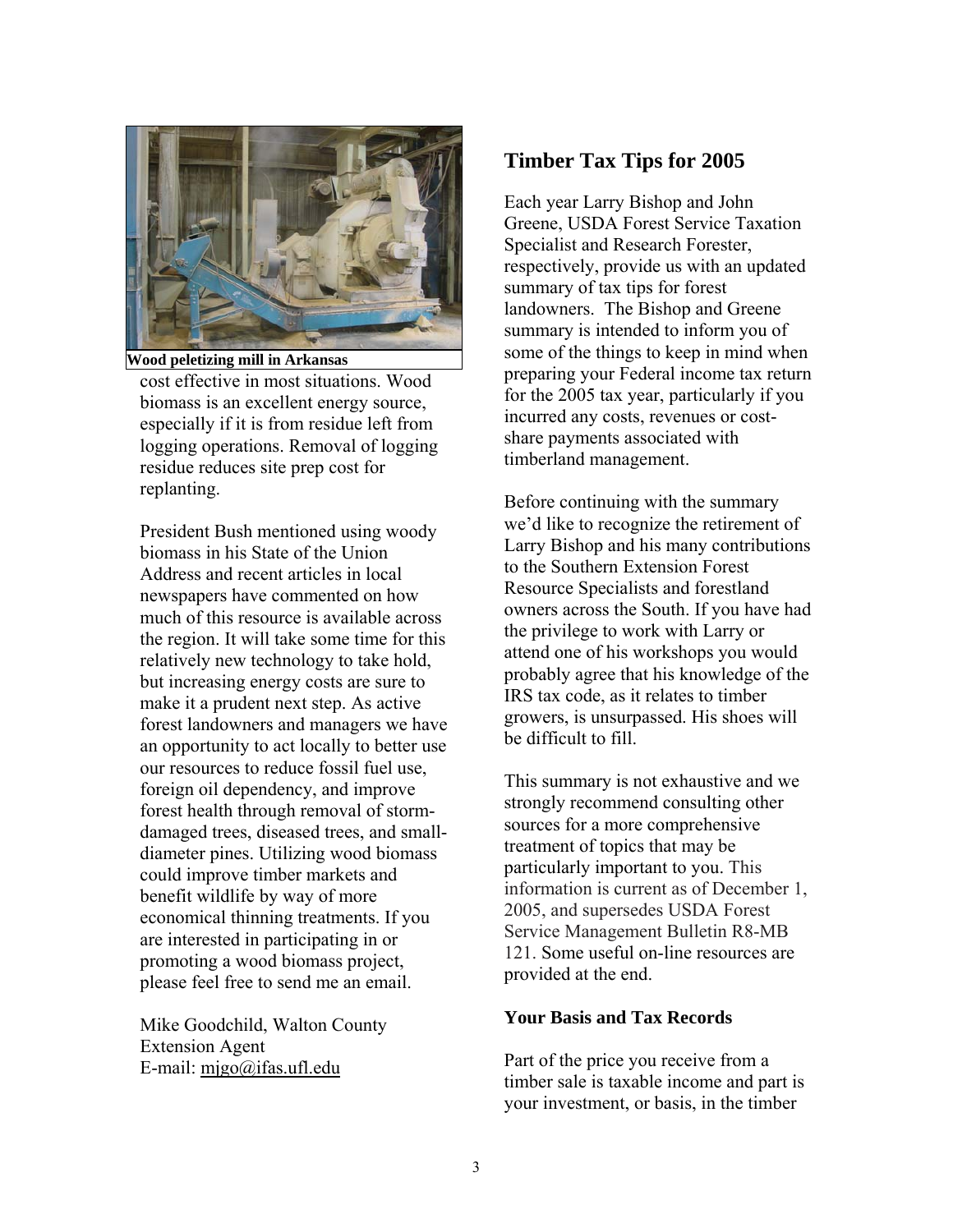sold. The original cost of purchased timberland, or the value of inherited land, should be allocated to land, timber, and other capital accounts. Then, adjust the basis in each of the accounts up for new purchases or investments and down for sales or disposals. Keep good records, including a written management plan, map, and documents supporting current deductions six years beyond the date the return is due. The basis and timber depletion should be reported on IRS Form T (timber), Part II.

#### **Passive Loss Rules**

Under passive loss rules you can be classified in 1 of 3 categories: (1) investor, (2) passive participant in a trade or business, or (3) active participant (materially participating) in a trade or business. You are materially participating if your involvement is regular, continuous, and substantial. Generally, active participants get the best tax treatment of deductible expenses, but you must show this with thorough records. Keep records of all business transactions related to managing your timber stands and other business activities such as landowner meetings. Odometer readings to and from landowner meetings, canceled checks for registration fees, and copies of meeting agendas are some examples of documentation of meeting attendance.

If you are an active participant in a timber business you must dispose of your timber under the provisions of Section 631 to qualify for capital gains. *Both "pay-as-cut" and lump sum timber sales now qualify for capital gain treatment under Section 631(b) as of December 31, 2004.* 

#### **Reforestation Tax Deduction and Amortization**

You can deduct outright the first \$10,000 spent for reforestation during the 2005 tax year. You can also deduct over 7 years, all reforestation expenses in excess of \$10,000 Due to a half-year convention, you can claim one half of the deductible portion the first tax year, so it takes 8 years to recover the deductible portion. Elect to amortize reforestation expenses on form 4562. This election must be made on a timely filed return for the year in which expenses were incurred.

- If you are an investor, take the reforestation deduction on the front of form 1040. Write "RFST" and the amount on Line 36, the "adjustments to total income" line.
- If your forest is a trade or business, take the reforestation deduction on the "Other expenses" line on form 1040, Schedule C.
- If part of a farm, take the reforestation deduction on the "Other expenses" line on Form 1040, Schedule F.

Elect to amortize reforestation expenses on Form 4562, transfer it to Form 1040, and elect to amortize reforestation expenses on Form 4562. Election to amortize must be made on a timely tax return for the year in which the reforestation expenses were incurred. Passive owners may not be eligible for this credit and amortization.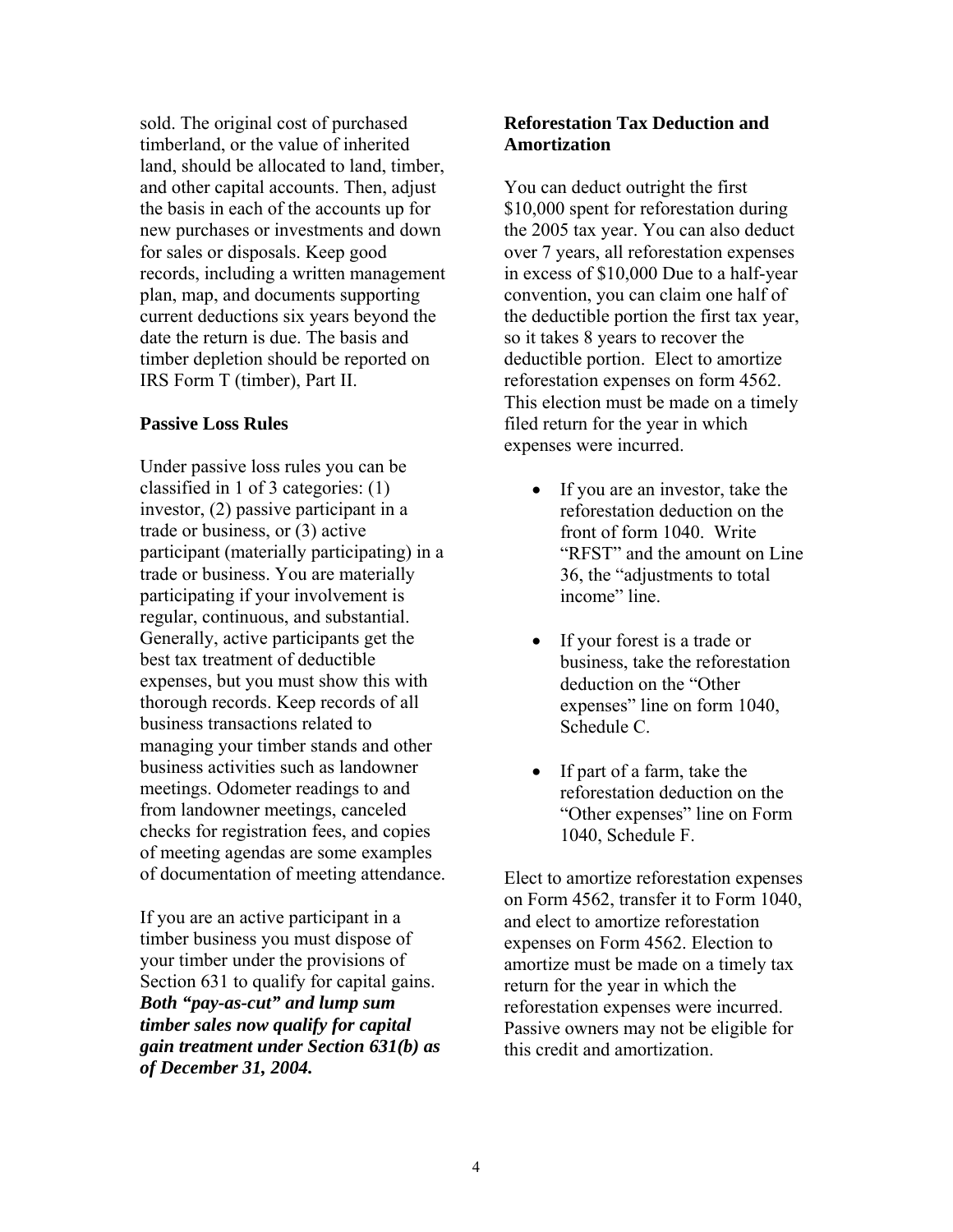## **Capital gains and Self-employment Taxes**

You could pay significantly more in taxes if you report timber sale income as ordinary income rather than as a capital gain. Also, capital gains are not subject to the self-employment tax, as is ordinary income. The net selfemployment tax rate for 2005 is 15.3% for self-employed income of \$400 or more. To qualify for long-term capital gains treatment, timber sold after December 31, 1997 must have been held longer than one year. The maximum long-term capital gains income tax rate for 2005 is 15% for timber sold after May 6, 2003.

## **Cost-share Payments**

All or part of the cost-share payments received in 2005 under any of the Federal or State cost-share programs must be reported. Here are the options:

1 - Include the payments as income and then recover the part that you pay plus the cost-share payment through the amortization and reforestation tax deduction described above.

2 - Exclude the "excludable portion" from income if certain conditions are met:

a - the cost-share program has to be approved for exclusion by the IRS and b - the maximum amount excludable per acre is the greater of the present value of \$2.50 per acre or the present value of 10% of the average income per acre for the past 3 tax years.

Cost-share programs approved for exclusion by the IRS include the Forest Land Enhancement Program, Wetlands

Reserve Program, Environmental Quality Incentive Program, and the Wildlife Habitat Incentive Program. If you decide to exclude, you must attach a statement to your return that states specifically what cost-share payments you received, that you choose to exclude some or all of them, and how you determined the excludable amount.

## **Conservation Reserve Program (CRP)**

If you planted trees during 2005 under CRP you must report your *annual payment* as ordinary income, but *costshare payments* are now excludable. Follow the procedures above to determine the "excludable portion" of your CRP cost-share payment.

## **Casualty Losses**

A casualty loss must result from an event that is identifiable, damaging to the property, and sudden or unexpected or unusual in nature (e.g., wildfires and storms). Your claim for casualty losses cannot exceed the adjusted basis minus any insurance or other compensation. Note that the IRS has ruled that losses resulting from drought or beetles generally do not qualify for a casualty loss deduction because they are not sudden, but they may qualify for a business- or investment-loss.

## **Management and Maintenance Expenses**

IRS Revenue Ruling 2004-62 clarified that the cost of post-establishment fertilization is a deductible management expense. It is usually best to itemize your annual management expenses during the tax year they are incurred,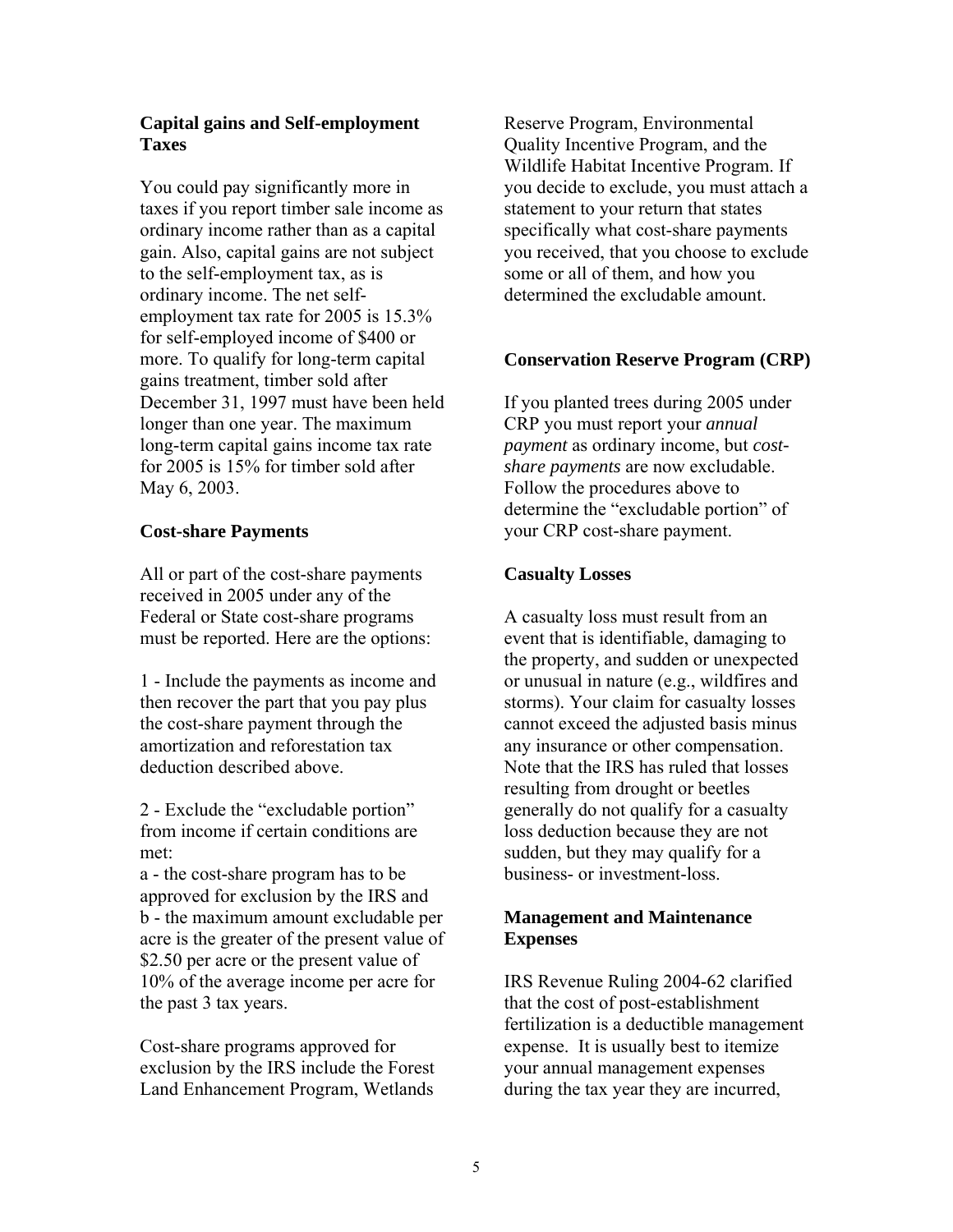although the amounts that can be deducted depend on your tax category (investor, active, passive). If it is not to your advantage to itemize deductions for 2004 you should capitalize these expenses.

#### **Conclusion**

Proper tax planning is a tedious but important part of timberland management. We strongly recommend contacting a professional tax advisor to help you with this task if you are uncertain of the procedures.

#### **Timber Tax Resources on the Internet**

You can access this, "Tax Tips for Forest Landowners for the 2005 Year", and other publications on-line at the USDA Forest Service Forest Taxation Web site at www.fs.fed.us/spf/coop/programs/loa/ta x.shtml.

See the National Timber Tax Web Site for a comprehensive treatment of timber taxes at www.timbertax.org.

IRS publications and forms are available at www.irs.gov.

# **Timber Price Update**

This information is useful for observing trends over time, but does not necessarily reflect current conditions at a particular location. Landowners considering a timber sale would be wise to let a consulting forester help them obtain the best current prices. Note that price ranges per ton for each product is included in parentheses after the price per cord.

Stumpage price ranges reported across Florida in the **4th Quarter 2005** Timber Mart-South (TMS) report were:

- Pine pulpwood: \$13-\$26/cord (\$5 - $\overline{$10/ton]}$ ,  $\downarrow$  from 3<sup>rd</sup> Quarter 2005
- Pine C-N-S: \$61-\$79/cord (\$22 - $$29/ton$ , ↑
- Pine sawtimber: \$102 \$123/cord  $($38 - $46/ton)$ , ---
- Pine plylogs:  $$108 $129/\text{cord}$  (\$40  $-$  \$48/ton),  $\downarrow$
- Hardwood pulpwood: \$13 \$28/cord  $($6 - $11/ton), \downarrow$

#### **Trend Report**

Average prices for the major timber products across Florida were mixed this quarter compared to those of  $3<sup>rd</sup>$  quarter 2005. Chip-n-saw was up over a dollar per ton, sawtimber stayed about the same and average prices for plylogs, poles, pine pulpwood and hardwood pulpwood were all down. Contributing to these trends at the regional level were continuing salvage operations from Hurricanes Katrina and Rita, high fuel prices, and regional variations in precipitation. While the western part of the south has been in a drought, the Atlantic Coast has seen above average rainfall. Regional average prices for pine sawtimber are nearly the same as they were a year ago and pine pulpwood prices have made modest gains, about  $6\%$  higher than  $4<sup>th</sup>$  Quarter 2004. While average hardwood sawtimber prices continue to increase slightly in Florida, they have broken their upward trend at the regional level due to dry logging conditions in Arkansas and Texas.